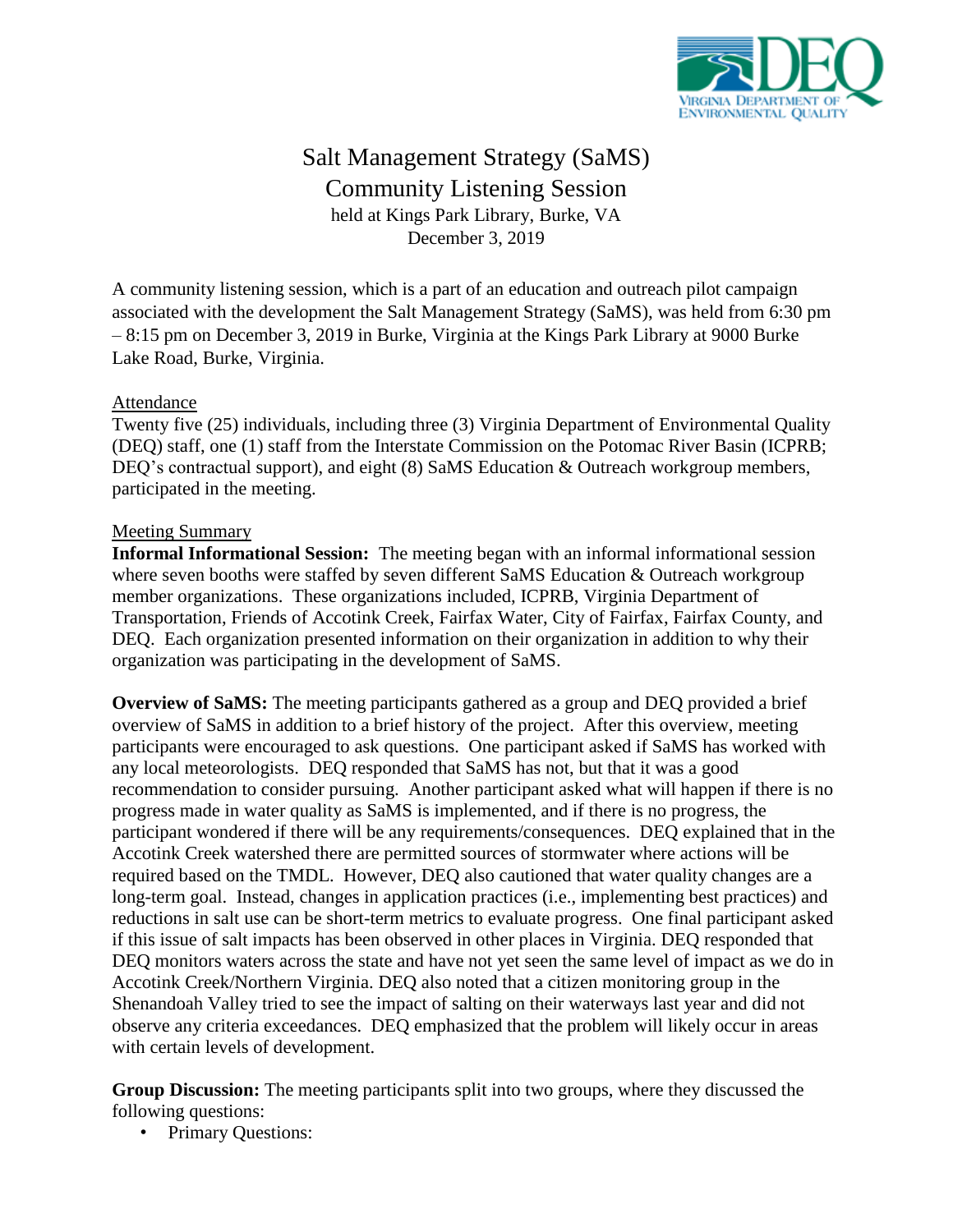- How can we best engage the broader community on this complicated topic?
- What are you and your peers concerned about?
- What would you like to know about this topic?
- Secondary Questions (if time allows):
	- What do you think of the hashtags:
		- #WinterSaltSmart
		- #LearnAboutSalt
		- What do you think about our outreach materials?
		- What do you think about our approach to outreach?
			- Balancing the benefits and impacts in communications?
			- Aiming for a positive tone

*Group 1:* The discussion from group 1 is summarized below:

- Good ways to engage the broader community:
	- o Homeowners Associations' newsletters
	- o Nextdoor community pages
		- Sometimes the police have special announcements on there, and this may be a good place to do something similar for SaMS.
	- o Have information at places that sell salt/other deicers.
	- $\circ$  Keep the message to public health and safety (e.g., drinking water) since most people may not care as much about fish and other organisms.
	- o The impact on pets is another area that may resonate with the general public.
	- $\circ$  It is important to have pre-developed materials for social media that are intended to resonate with the general public (e.g., drinking water/public safety).
	- o Use social media to inform the public of road maintenance challenges so that expectations can be managed and the public can prepare/plan accordingly.
		- Help the public understand what levels of service to expect in their neighborhood, so they can plan accordingly.
	- o People also like to know what to do, so sharing how to salt efficiently and knowing alternatives to salts is helpful.
	- o What catches attention?
		- **Purpose/intent of salting, including the differences between transportation** and private applicators
	- o It is an educational issue people do not know these impacts and how to salt efficiently. There needs to be something that starts the conversation and allows it to keep going organically among people/neighbors.
	- o How to get the message out
		- YouTube including "how to" videos
		- **Local newsletters**
		- **Local blogs**
		- $\blacksquare$  High school and local environmental groups
		- Water bills short message tied to them (online or in print)
		- County supervisor newsletters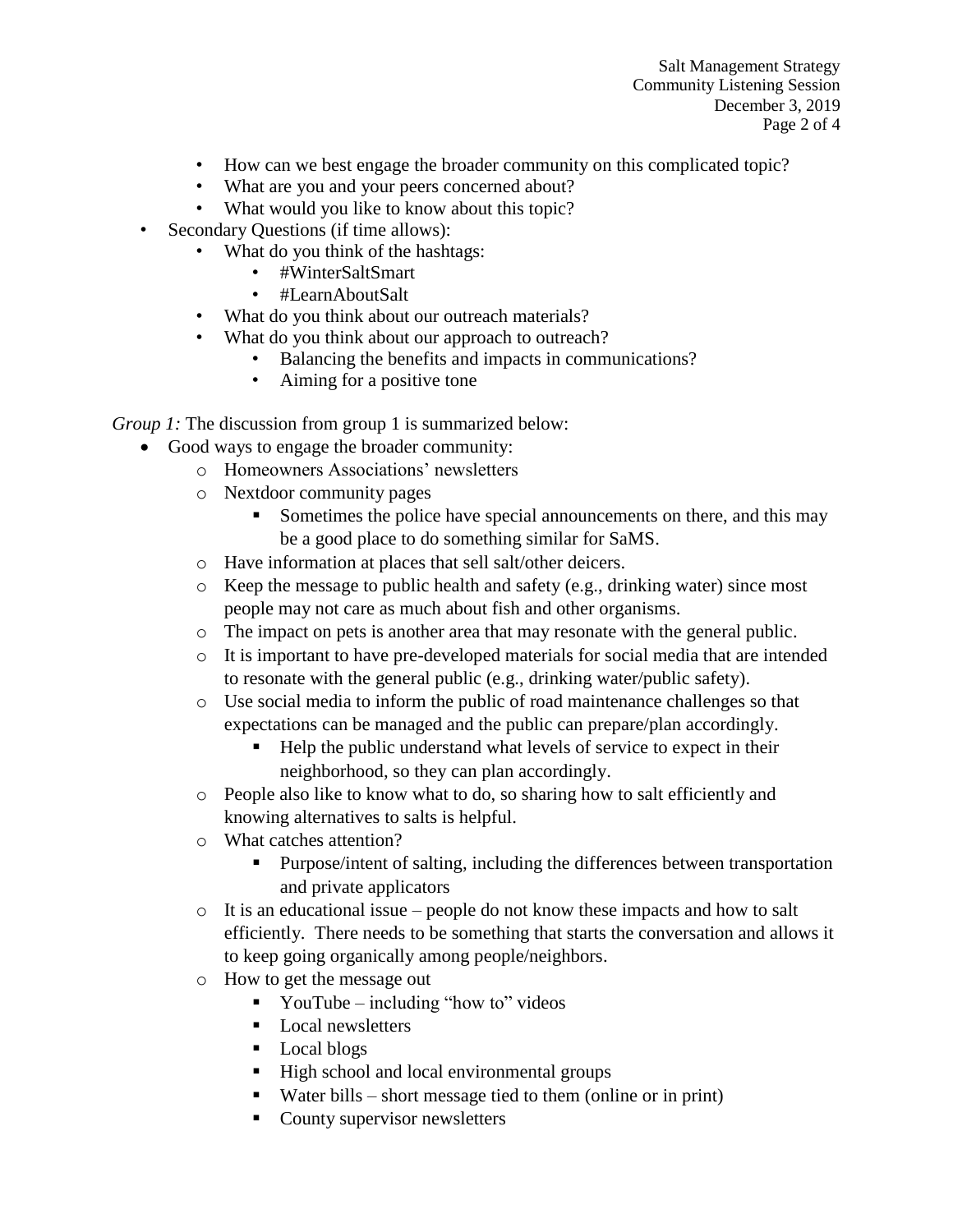Salt Management Strategy Community Listening Session December 3, 2019 Page 3 of 4

- These can provide reminders seasonally and resources for how to do things efficiently.
- **School system lessons**
- What do you think of the hashtags?
	- o #LearnAboutSalt is too ambiguous.
	- o The group favored #WinterSaltSmart, but the general impression was not strong.
- What do you think about our approach to outreach (e.g., balanced and positive)?
	- o Sometimes the negative needs to be stated to get attention, but it is best presented "directly" and not dramatized.
	- o When sharing bad news, actionable items ("what you can do") is very important.

*Group 2:* The discussion from group 2 is summarized below:

- Good ways to engage the broader community:
	- o Civic Associations
	- o Local meteorologists
	- o School communities
		- Student discussions with parents
		- Science fair projects
	- o Environmental groups
		- Lands & Waters
		- **Master Naturalists**
		- **"** "Friends of" groups
	- o Retailers
		- Where salt is sold for deicing, alternatives may have a higher price that is attractive to retailers and can be promoted over salt.
	- o Drinking Water Concerns
		- Physicians may be interested and engage with the community well since sodium has a health advisory level.
			- There is a group of physicians focused on environmental issues (mostly air quality) that may take an interest in this topic
		- Drinking water outreach to residents and Fairfax County Health Department
	- o Because of vegetation impacts, groups focused on plants may be interested in those impacts.
		- **Garden centers**
		- VA Native Plant Society
		- **Master Gardeners**
		- Farmers Markets
	- o Virginia Public Access TV Channels
	- o Northern Virginia SWCD Green Breakfast
- The group would like to know more about...
	- o Alternatives to salt